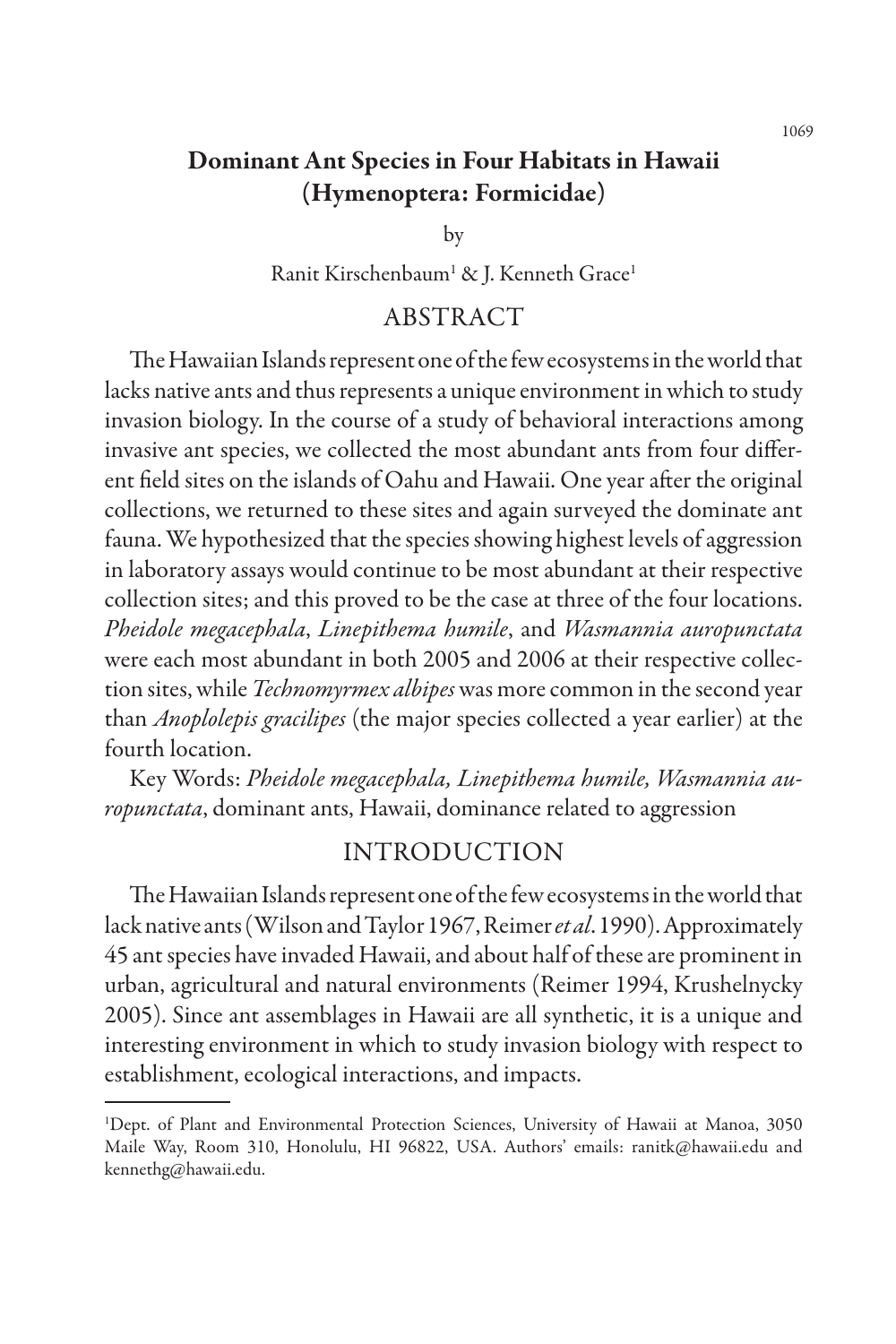In the present study, we explored the parallels between aggressive behavior in agonistic laboratory assays and abundance and dominance in the field. The four sites selected for field surveys are the same locations where we previously collected ant species for laboratory bioassays to examine interspecific behavioral interactions (Kirschenbaum 2007, Kirschenbaum & Grace 2007). These field sites are Waimanalo and Tantalus on the Island of Oahu, and Papaiko and Puu Huluhulu on the Island of Hawaii. We hypothesized that the species with highest levels of aggression would continue to be the most abundant at each of the collection sites.

To summarize our laboratory agonism assays (Kirschenbaum 2007): we performed two sets of bioassays. In the first experiment, we assessed agonistic interactions of five ant species collected from either Waimanalo or Tantalus (Oahu): *Leptogenys falcigera* Roger, *Camponotus variegatus* Smith, *Anoplolepis gracilipes* Smith, *Ochetellus glaber* (Mayr), and *Pheidole megacephala* (Fabricius). In both individual and group assays, *P. megacephala* and *A. gracilipes*  were the most agonistic species.

In the second laboratory experiment, we used four species, *P. megacephala*, *A. gracilipes, Linepithema humile* (Mayr), and *Wasmannia auropunctata* Roger*,* considered to be dominant species in Hawaii (Reimer *et al.* 1990, Reimer 1994, Krushelnycky 2005) and collected from Waimanalo, Tantalus, Papaiko, or Puu Huluhulu*. Pheidole megacephala* and *L. humile* were ranked as the most aggressive in individual assays. These two species showed the most defensive behavior when paired with *W. auropunctata*, and suffered high mortality in group assays when paired against *W. auropunctata*. *Wasmannia auropunctata* appeared to be the species with the highest overall level of agonism when both individual and group assays were considered.

The results from these series of agonistic laboratory assays (Kirschenbaum 2007) indicated that the following species were most aggressive, and therefore likely to be the most abundant species at their respective field locations: *P. megacephala* at Waimanalo, *A. gracilipes* at Tantalus, *L. humile* at Puu Huluhulu, and *W. auropunctata* at Papaiko. One year after the initial ant collections and bioassays, a second field survey was performed at these sites.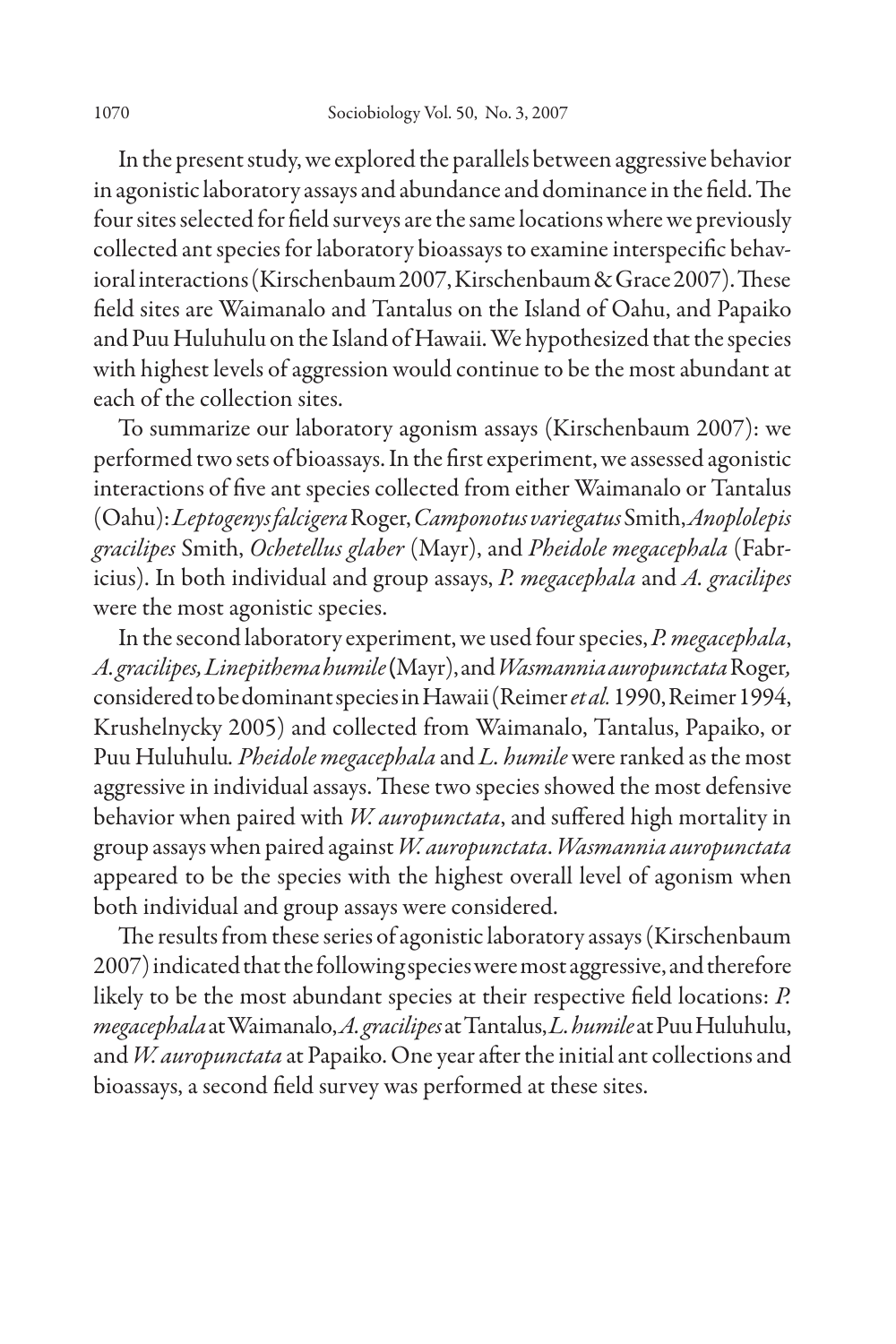## METHODS AND MATERIALS

The two collection sites on the Island of Oahu differ slightly in elevation and temperature. Tantalus is 634 m above sea level with an average yearly rainfall of 2662.5 mm. The other site at the Waimanalo Research Station is 18 m above sea level, with an average yearly rainfall of 1107.6 mm and an average temperature of 23.8 degrees Celsius. On the Island of Hawaii, Puu Huluhulu is in a national park representing a "kipuka," or raised vegetated area surrounded by a younger lava flow. Papaiko is a small town outside of the town of Hilo on the Island of Hawaii. The collection site was a small fruit orchard with mangosteen and rambutan trees.

Two hours were spent surveying each site. Baits (considered as site subsamples) consisting of Starkist brand tuna in oil, Jiffy peanut butter, and Walkers shortbread cookies were randomly placed on the ground or on tree trunks to sample the ant fauna throughout each site. The subsamples were checked every five minutes for the first hour and every twenty minutes for the second hour. All ant species were identified and photos were taken at every interval for accurate counts of individuals.

#### RESULTS AND DISCUSSION

The results of the field survey were in agreement with our hypothesis at Waimanalo, Puu Huluhulu, and Papaiko, but not at Tantalus. *Pheidole megacephala* was the most abundant species at Waimanalo with 6,529 individuals (Table 1). The other species present at Waimanalo were *O. glaber* with 986 individuals and *Plagiolepis alluaudi* Emery with 556 individuals. *Linepithema humile* was the only species present at the baits in Puu Huluhulu with 370 individuals. *Wasmannia auropunctata* was the only species at the Papaiko site, with the highest recorded number of individuals (13,467) of all the species at all sites.

Although *Anoplolepis gracilipes* was the dominant species collected in 2005 at Tantalus, *Technomyrmex albipes* (Fr. Smith) was the most abundant species one year later (Table 2). *Anoplolepis gracilipes* had the lowest abundance (15 individuals) compared to all species at all sites (Table 1). Although this species showed high levels of agonism in our earlier laboratory assays, it was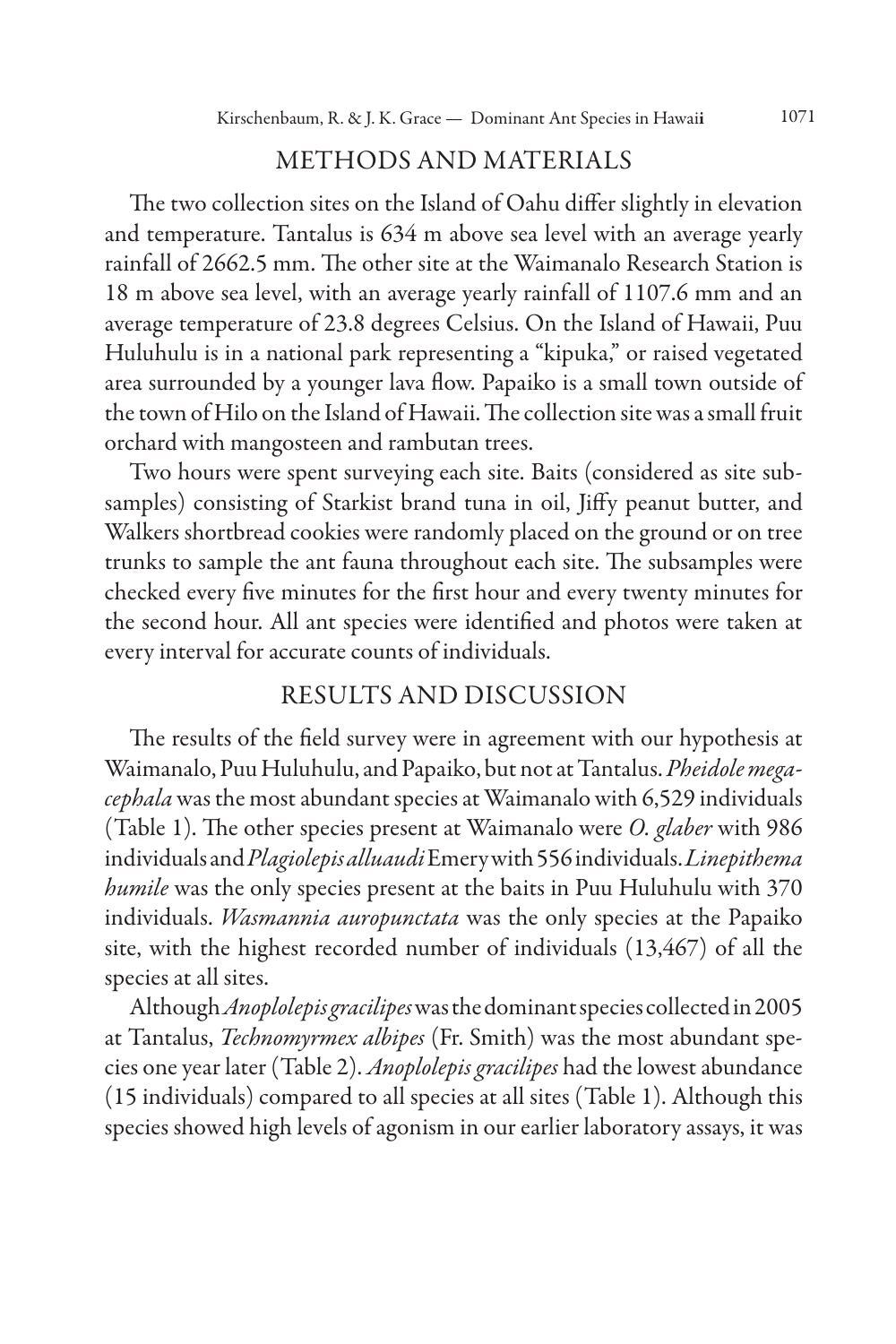| Waimanalo (Oahu)       |                      |  |
|------------------------|----------------------|--|
| Species                | Total present        |  |
| Pheidole megacephala   | 6,529                |  |
| Plagiolepis alluaudi   | 556                  |  |
| Ochetellus glaber      | 986                  |  |
| Tantalus (Oahu)        |                      |  |
| Species                | Total present        |  |
| Anoplolepis gracilipes | 15                   |  |
| Technomyrmex albipes   | 256                  |  |
| Puu Huluhulu (Hawaii)  |                      |  |
| Species                | <b>Total Present</b> |  |
| Linepithema humile     | 370                  |  |
| Papaiko (Hawaii)       |                      |  |
| Species                | Total present        |  |
| Wasmannia auropunctata | 13.467               |  |

on the Islands of Oahu and Hawaii in 2006.

Table 2. Ant species collected at each field site in 2005, and the species present on baits approximately 1 year later (2006).  $=$ 

| Waimanalo              | 2005                    | 2006                    |
|------------------------|-------------------------|-------------------------|
| Pheidole megacephala   | $\overline{\mathrm{x}}$ | $\overline{\mathrm{x}}$ |
| Plagiolepis alluaudi   |                         | X                       |
| Ochetellus glaber      | X                       | Х                       |
| Camponotus variegatus  | X                       |                         |
| Leptogenys falcigera   | X                       |                         |
| Tantalus               |                         |                         |
| Anoplolepis gracilipes | X                       | X                       |
| Technomyrmex albipes   |                         | X                       |
| Puu Huluhulu           |                         |                         |
| Linepithema humile     | X                       | X                       |
| Papaiko                |                         |                         |
| Wasmannia auropunctata | X                       | X                       |

Table 1. Ant species and abundance at four locations less aggressive than *P. megacephala*, *L*. *humile* and *W. auropunctata*. Thus, *A. gracilipes* may have been more readily displaced than these other species. Although not examined in this study, it is also possible that certain species may have been more readily recruited to the bait materials employed than other species.

> Our survey indicated a change in the ant fauna at Waimanalo and Tantalus over the period of ca. one year since our previous collections (Table 2). For example, we did not observe any foraging workers of *P. alluaudi* in 2005, but in 2006 it was one of the three species attracted to baits at Waimanalo. The same is true at Tantalus in that *T. albipes* was - not previously observed, but was recorded as the most abundant species present at baits in the current survey. Although agonistic assays provide a generally realistic reflection of ant species dominance in the field, community composition certainly may change over time. Colony size, occurrence of preferred microhabitats and specific foraging preferences are other factors affecting ant community composition that are difficult to dissect in behavioral assays alone.